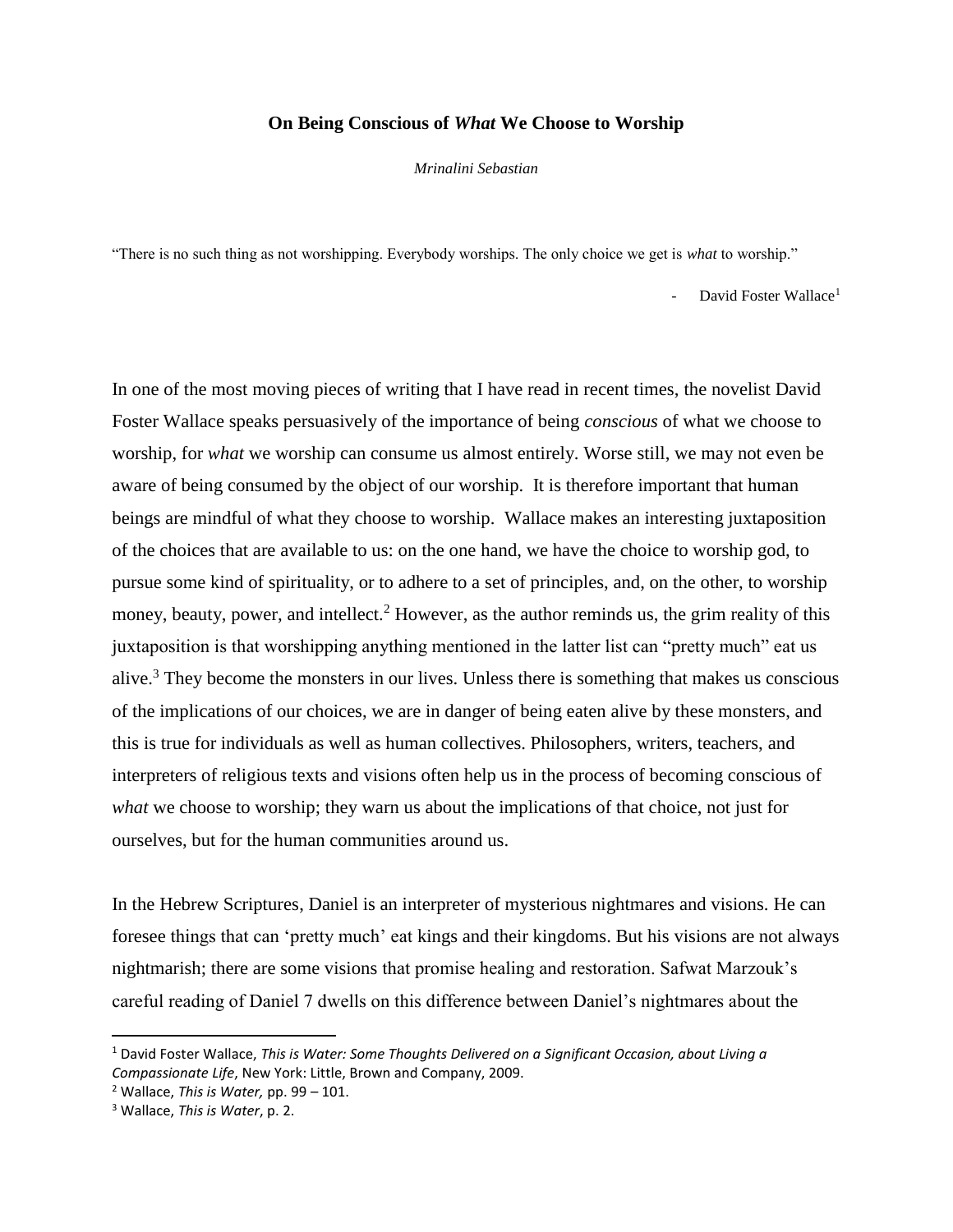monstrous empires and his vision of the kingdom of God. Marzouk reminds us of the importance of meditating on these ancient texts in our own times so that we can learn to discern between powers that bring destruction to our world and the power that restores God's vision for human communities.

The capacity to reflect on the world around us is a special gift that we humans have. As one of the species that inhabit this planet earth, and as a species capable of consciousness from time immemorial, human beings know the importance of this gift. This consciousness as to who we are also helps us to understand that we cannot live *by* ourselves, nor *for* ourselves, because, as Gayatri Chakravorty Spivak so eloquently reminds us, to be "human is to be intended toward the other".<sup>4</sup> For those of us who identify ourselves with specific religious traditions, it is the mystery of faith, and our reliance on the beyond-the-human power that dictate our ethics toward the other. Ethical traditions and religious texts orient us, people of faith, to take our eyes away from things that 'pretty much eat us alive', and turn to the divine precisely because we are caught in a relational web, and hence, cannot simply exist by ourselves. If we are to go with Spivak's understanding of what it means to be human, even those who do not necessarily follow a religion are already born into a web of ethical relationships that reminds them that they are 'intended toward the other'.

In some of the oldest religious traditions, scriptures, doctrines, rituals, and practices act as directives for an ethical leaning toward the other. For the faithful, these directives are mediated through the divine presence. The great emperors of the ancient world had magicians, sorcerers, enchanters, as well as wise elders and prophetic teachers, to help them as they weighed in on pressing matters, especially when they could not make sense of nightmares and the writing on the wall. They also sought the help of gifted individuals like young Daniel who were 'ten times better than all the magicians and sorcerers',<sup>5</sup> in deciphering the signs of their times. Daniel, through his mediation of nightmares and visions, made his emperors become conscious of the difference between the values of the beastly empires and those of the kingdom of God. Safwat

 $\overline{\phantom{a}}$ 

<sup>4</sup> Gayatri Chakravorty Spivak, *Death of a Discipline*, New York: Columbia University Press, 2003, p.73.

<sup>5</sup> Daniel 1:20. All references to biblical passages are from the *The People's Bible*, New Revised Standard Version with the Apocrypha, Minneapolis: Fortress Press, 2009.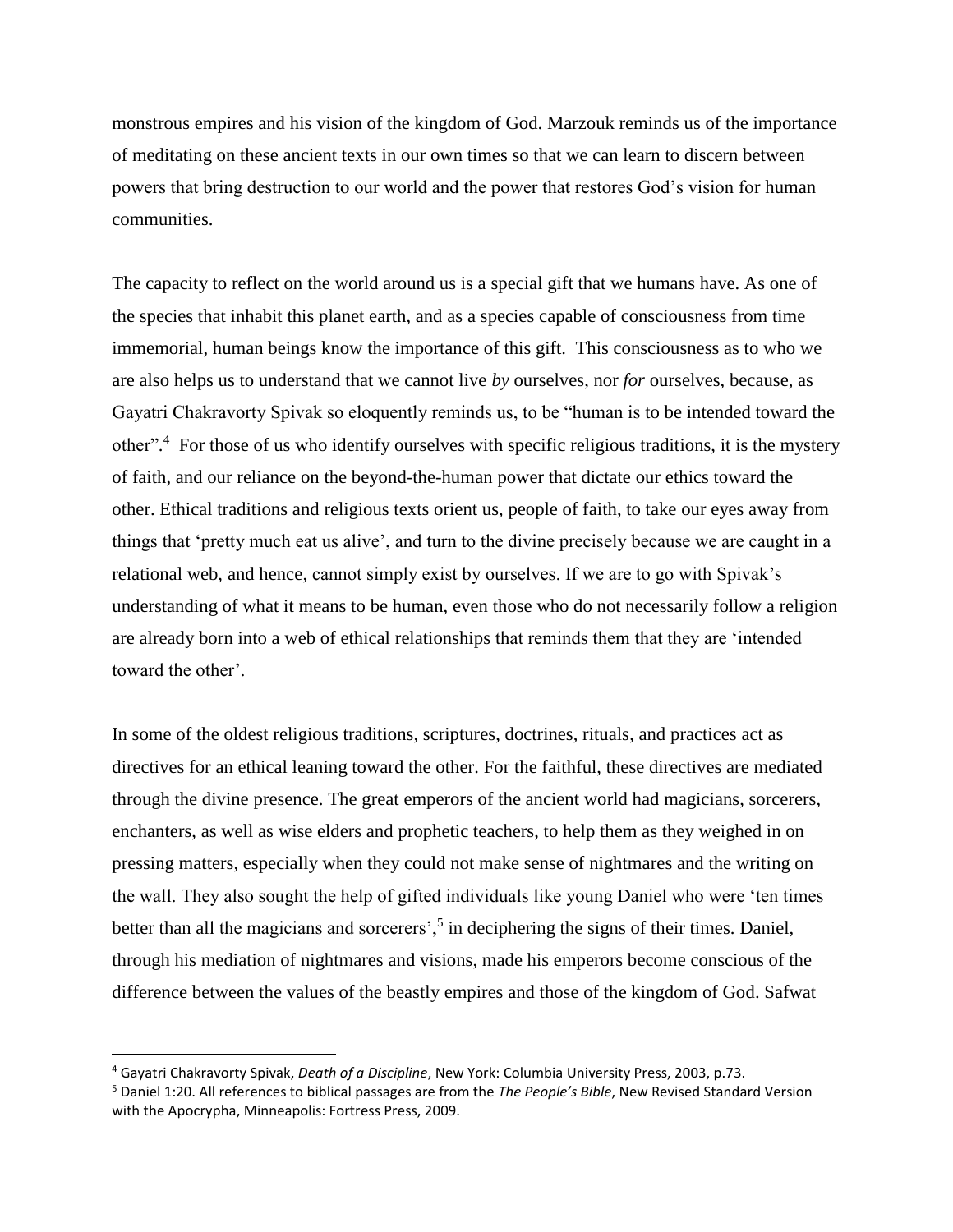Marzouk's evocative discussion of Daniel 7 invites us to become discerning readers of the Scriptures as well as the world around us. It invites us to recognize and rely on the values of the kingdom of God even when, for many human communities, everyday realities have come to resemble nightmares.

Marzouk's reading examines the options that are before us: monstrous empires that often invoke God while destroying lives vs. the kingdom of God that is intended toward not just the human subjects but also the planet that they inhabit, inclusive of all creation. In this chapter of the book of Daniel, unlike the monsters that remind me of the genetically modified mouse with a big human ear on its back, the restorative vision reminds Daniel of someone "who is like a human being".<sup>6</sup> If all human attempts to understand the divine are closely tied to our ethical stance towards the others, then, it is indeed a travesty of religion – of *any* religion – when human beings from one religious group seek to defend their religion by denying or destroying those who identify themselves with another. "Worship power," says David Foster Wallace, "you will feel weak and afraid, and you will need ever more power over others to keep the fear at bay".<sup>7</sup> It is a curious, and yet valid, observation: the desire to exert power over others is a clear indication of a sense of insecurity. Insecure faith can 'eat us alive', both as individuals and human collectives. Insecure faith, as history has shown us repeatedly, and continues to show us, can only unleash a cycle of violence and coercion on other individuals and other communities. It leads to a distorted imagination of power over others, and interrupts the "sacred seasons and the law".<sup>8</sup> It is only when we return to a human-oriented vision of the kingdom of God, and when we understand that the divine kingdom is intended toward *all*, that we can *consciously* distance ourselves from the other, distorted visions of humans acting like gods on earth.

Marzouk reminds us that the kingdom of God is an expansive enough concept that can include difference of all types. It is not about sameness, or about making others to be like us. It is also not about a rat race for gaining the upper hand in terms of power, money, beauty, or intellect, to use Wallace's alternative set of objects that we tend to worship. If it is not about all these things,

 $\overline{\phantom{a}}$ 

 $6$  Daniel 7: 13.

<sup>7</sup> Wallace, *This is Water*, p. 109.

<sup>8</sup> Daniel 7: 25.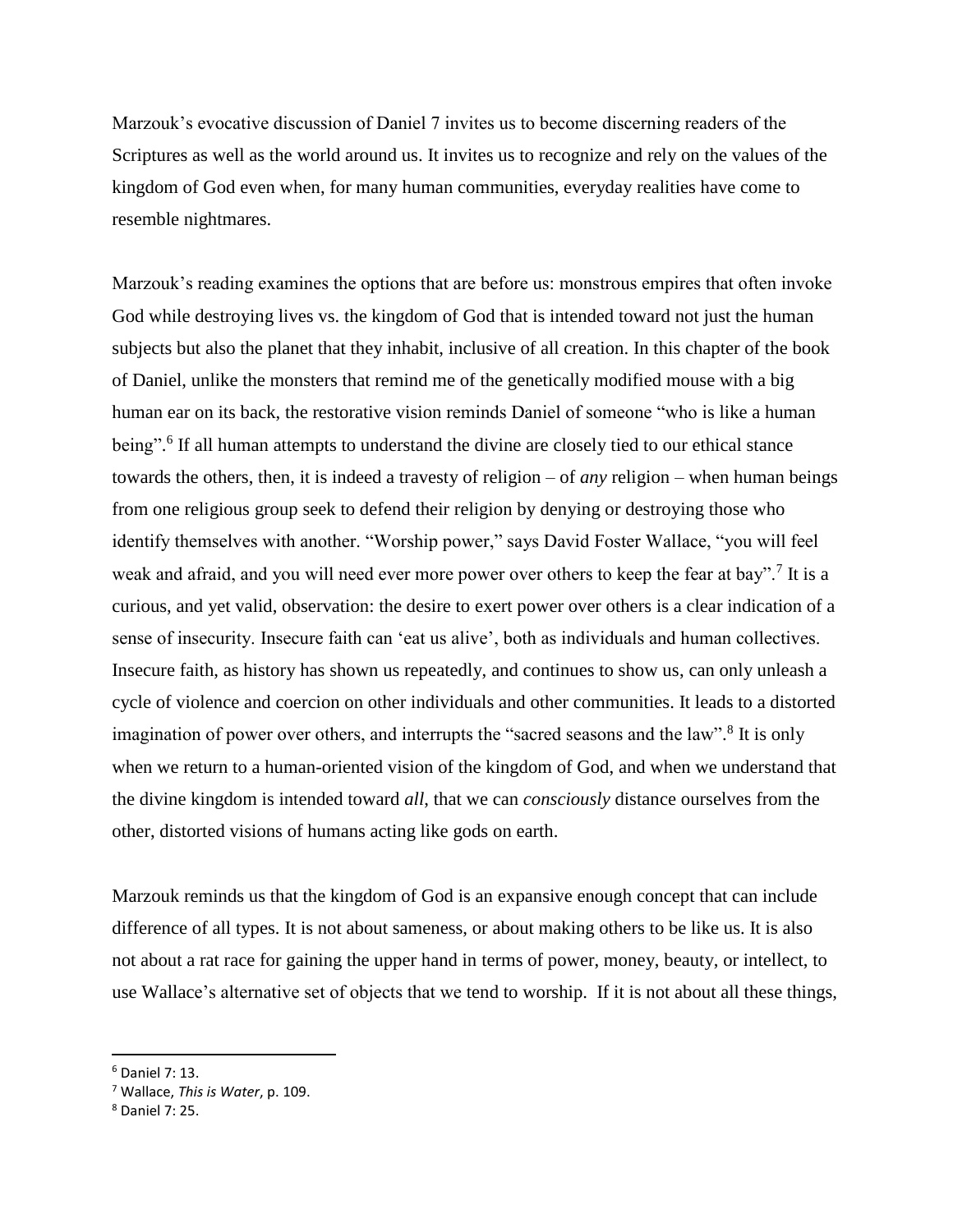wouldn't an all-encompassing, difference-incorporating kingdom of God lead to anarchy and infighting? Apparently not, for Marzouk's concluding lines are very reassuring:

God's reign offers humans something common that brings them together, namely, [the promise that] they are all equal humans before God regardless of their race, ethnicity, gender, sexuality, or socioeconomic status. At the same time, the kingdom of God does not attempt to make its members identical with each other. The members of the kingdom of God are called to embrace and celebrate cultural, linguistic, and racial differences, creating a beautiful mosaic of a community that seeks to worship God and to serve other human beings who are both within and outside of their faith community.

There is an invitation here to the devout readers of the scriptures to *consciously* take on their role as interpreters of a divine vision for human society; an invitation that persuades people not to kill and destroy, but to build and rehabilitate not merely buildings, but communities, so that they can live together, not necessarily always harmoniously, and perhaps not always without conflict, but definitely in such a way as not to annihilate creation, a creation that is inclusive of both human and other natural entities, a creation whose very fragile state of being compels all of us to reimagine ourselves as 'planetary subjects,'<sup>9</sup> even as we belong to specific filial and affiliative communities.

To the eyes of a lay but devout reader like me, the book of Daniel is full of curious narratives, fancy dreams, and blood-curdling nightmares, but also of wisdom. My own slow reading of the text was helped by the exegetical discussions of Safwat Marzouk, who elucidated for me the note of warning and the promise of hope embodied in these revelations about the kingdom of God. When they were brought to King Nebuchadnezzar's court, Daniel and his friends were already "versed in every branch of wisdom, endowed with knowledge and insight, and competent to serve in the king's palace".<sup>10</sup> But this was not enough. "They were to be educated for three years, so that the end of that time they could be stationed in the king's court".<sup>11</sup> And we learn

 $\overline{\phantom{a}}$ 

<sup>9</sup> Spivak, *Death of a Discipline*, p. 73.

 $10$  Daniel 1:4

 $11$  Daniel 1:5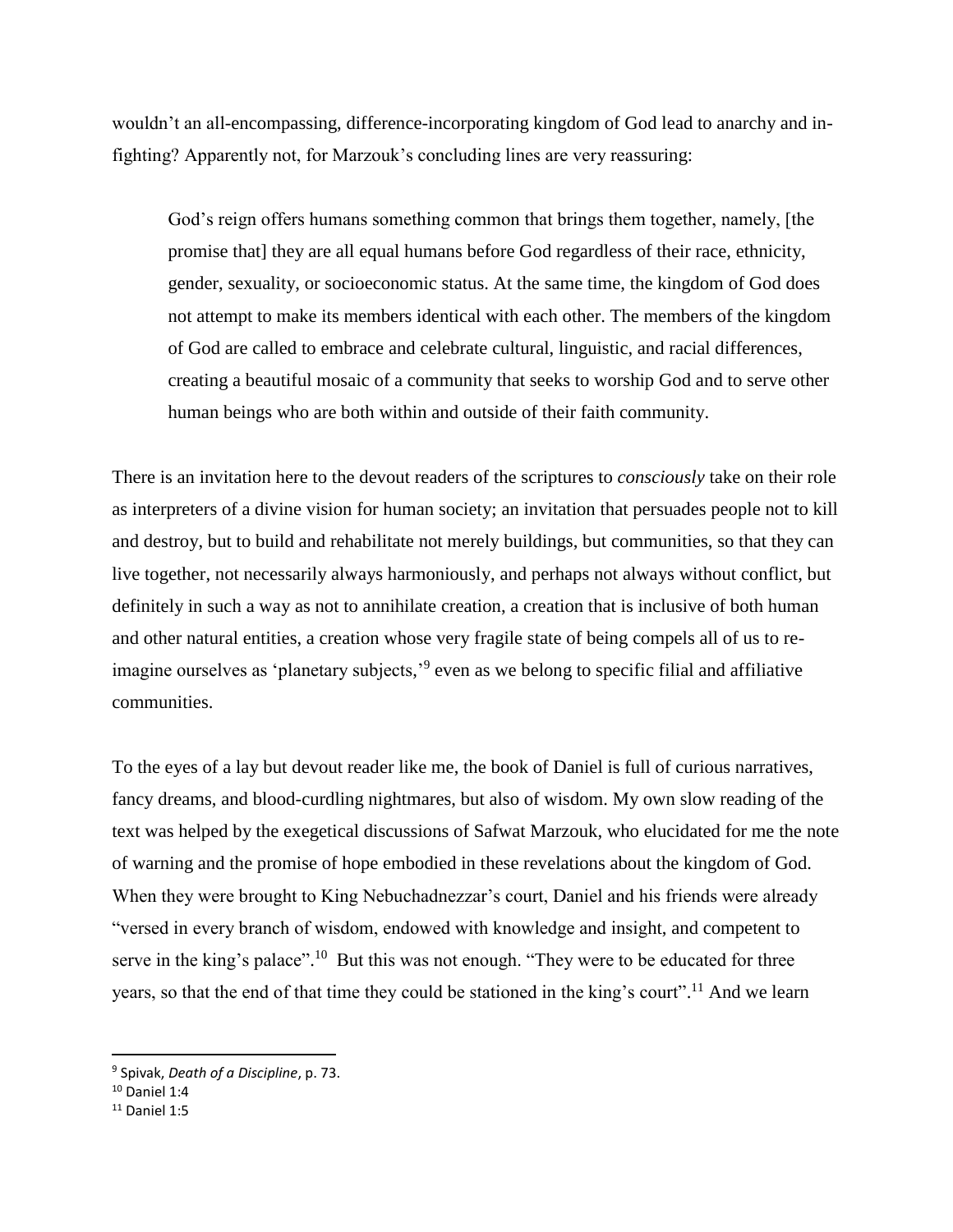later that to "these young men God gave knowledge and skill in every aspect of literature and wisdom". Among the four, Daniel "also had insight into all visions and dreams".<sup>12</sup> Why this arduous training for three years? And why did Daniel and his friends need God to enhance this training by giving them "knowledge and skill"? Was it because they lived in extraordinarily difficult times?

Even with all these skills, knowledge, and wisdom, when faced with the terrible nightmares during the regime of Nebuchadnezzar's son King Belshazzar, Daniel was not able to interpret his own dreams. His thoughts "greatly terrified" him and his "face turned pale".<sup>13</sup> He turned to the attendant of the Ancient One for an interpretation of what he had seen.<sup>14</sup> There is a promise here that the faithful, when their knowledge and skills fail to help them, can always turn to the attendant of the Ancient One for the meaning of that which is beyond human comprehension. Daniel, who always reminded his emperor-employers of their own follies through his interpretation of visions, keeps in his mind what he saw of the monstrous kingdoms and the kingdom of God, just as Mary, the mother of Jesus, kept things in her mind. Does it mean that for those who seek the kingdom of God, every proclamation, and every action, needs to be supported by active contemplation and quiet reflection?

Daniel's visions, and Safwat Marzouk's reading of Chapter 7 of the book of Daniel, persuasively convince us that to opt for the kingdom of God amounts to allowing ourselves to be persuaded by the dignity of all human beings. It amounts to consciously distancing ourselves from powers that devour, break in pieces and stamp what is left with their feet.<sup>15</sup> In my own reading of these two interpreters, one, of visions, and the other, of ancient scriptures, I was helped by additional insights from a creative writer (David Foster Wallace), and a philosopher-teacher (Gayatri Chakravorty Spivak), who reminded me that 'to be a human is to be [consciously] intended toward the other'. Rather than being terrified by the nightmares of monstrous kingdoms that behave like gods in a human world, I will seek to *consciously* uphold that vision of the kingdom of God that is intentionally turned toward, and receptive to, the planetary subjects.

 $\overline{a}$ 

- $14$  Daniel 7:16.
- <sup>15</sup> Daniel 7: 7.

<sup>12</sup> Daniel 1:17

<sup>13</sup> Daniel 7: 28